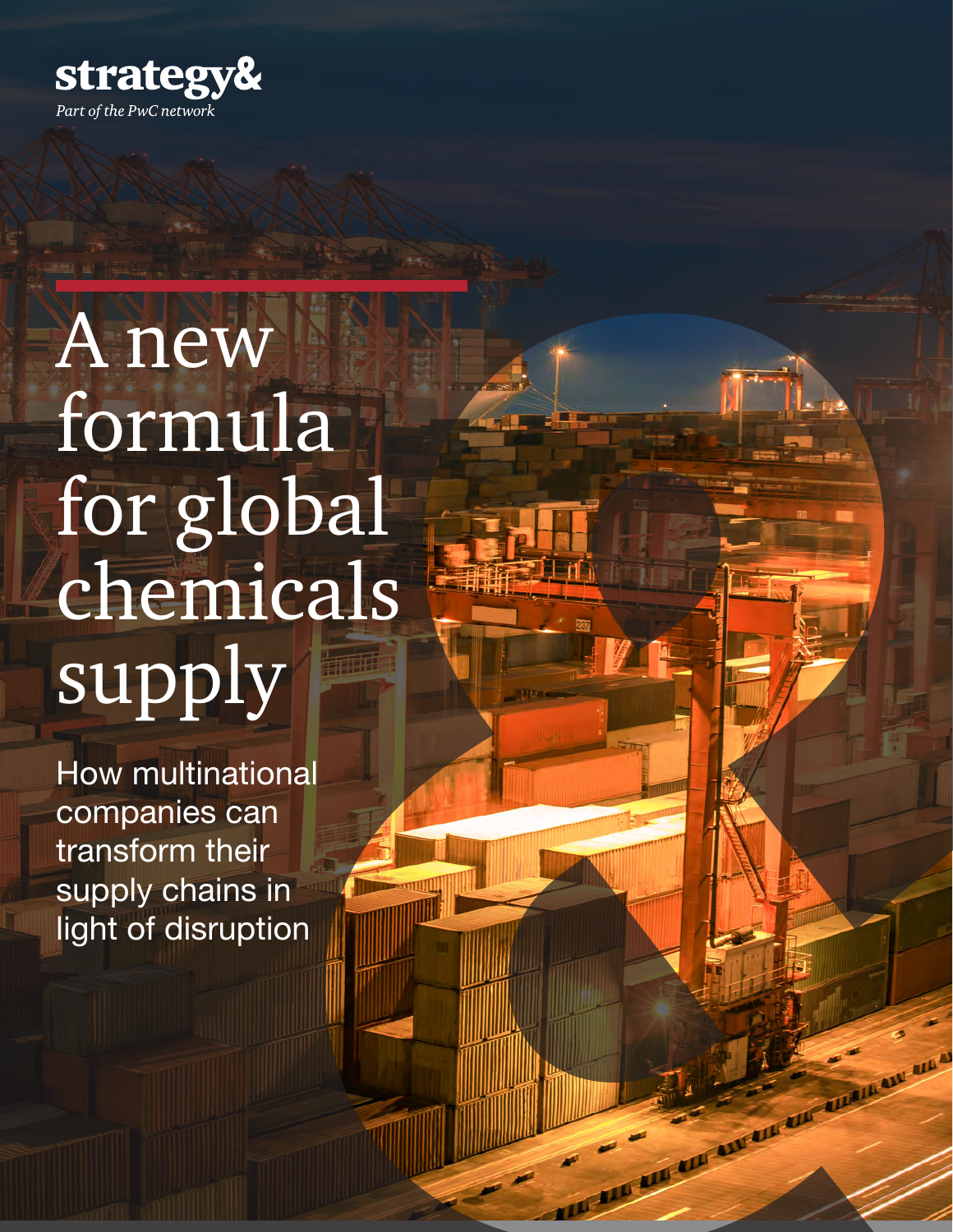## **Contacts**

Iris Herrmann Partner, PwC Strategy& Germany +49-170-2238-695 [iris.herrmann@strategyand.de.pwc.com](mailto:iris.herrmann@strategyand.de.pwc.com)

Nils Naujok Partner, PwC Strategy& Germany +49-170-2238-855 [nils.naujok@strategyand.de.pwc.com](mailto:nils.naujok@strategyand.de.pwc.com) Krishnan Narayanan Advisor, PwC Singapore +65-9172-6705 [krishnan.a.narayanan@pwc.com](mailto:krishnan.a.narayanan@pwc.com)

Ruirui Zong-Rühe Senior Manager, PwC Strategy& Germany +49-151-2624-8445 [ruirui.zong-ruehe@strategyand.de.pwc.com](mailto:ruirui.zong-ruehe@strategyand.de.pwc.com)

# About the authors

**Iris Herrmann** advises clients in the specialty chemicals, life science, and process industries globally. Her focus is on strategy development and implementation, as well as large-scale transformation programs with a capability agenda. She is a partner with PwC Strategy& Germany, based in Munich, and leads the chemicals practice in Germany, Switzerland, and Austria.

Nils Naujok advises senior executives in the chemicals and metals sectors who are driving large-scale company transformations and performance optimizations. These transformations cover strategy, operating model, innovation, digital, restructuring, and functional optimization. Based in Berlin, he is a partner with PwC Strategy& Germany and is the energy, utilities, and resources consulting practice leader for Europe, the Middle East, and Africa.

Krishnan Narayanan advises clients in the chemicals industry and the energy, utilities, and resources industries globally, with a particular focus on Asia. He specializes in corporate strategy, mergers and acquisitions, and restructurings. Based in Singapore and Jakarta, he is an advisor with PwC Singapore working with clients across Southeast Asia and the Pacific.

Ruirui Zong-Rühe advises clients in the chemicals and pharmaceuticals industries globally. Her focus is on operations strategy, process and organizational optimization, and capabilities-driven growth strategy. Based in Düsseldorf, she is a senior manager with PwC Strategy& Germany.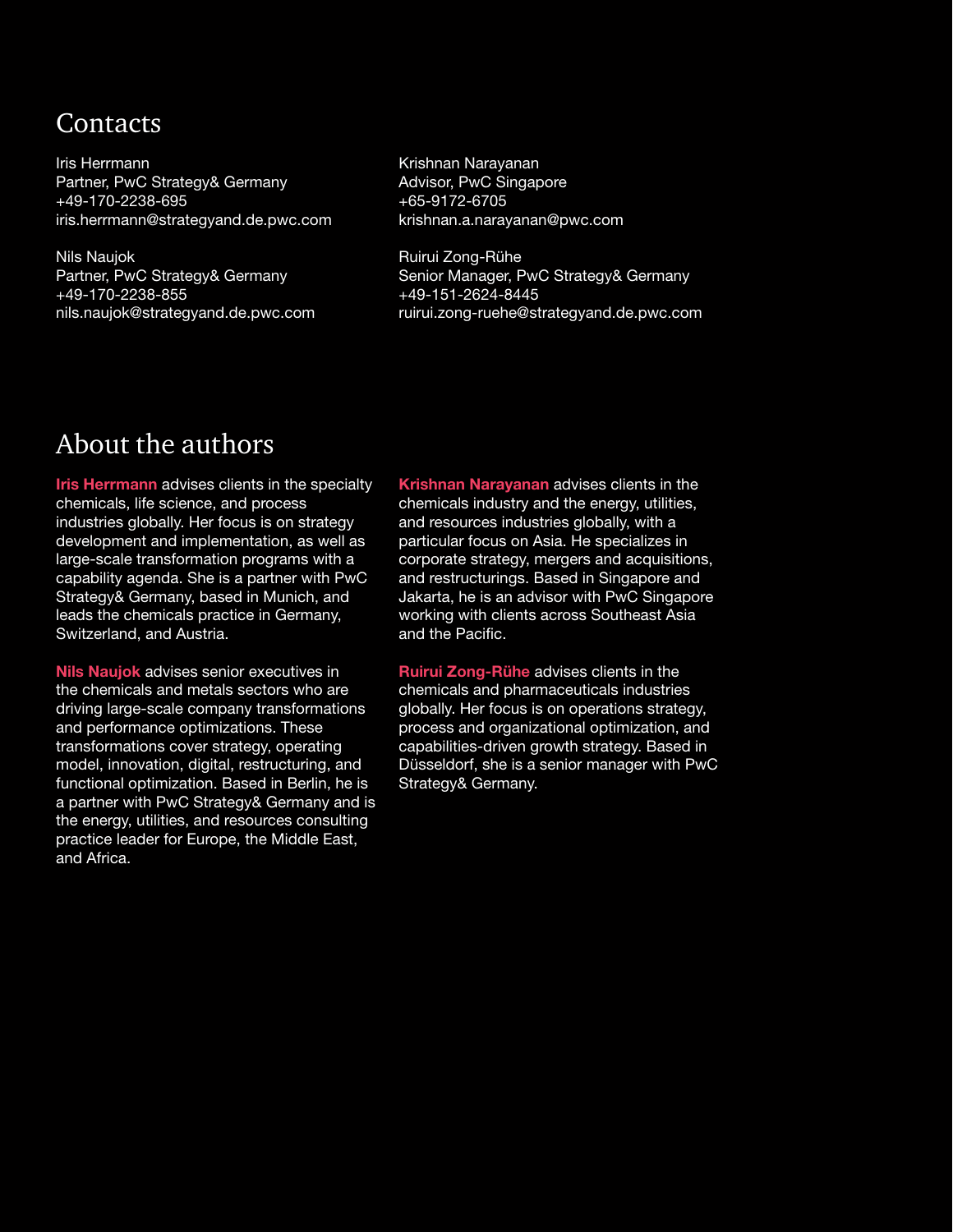### EXECUTIVE SUMMARY

The chemicals sector is changing rapidly. For the past 20 years, multinational corporations have been consolidating their supply chains to the point that some products can be sourced from only one or two countries. Lower costs, the ability to produce larger volumes, and stricter environmental regulations in developed countries all contributed to this shift.

Currently, for example, China's output accounts for about 39 percent of the global chemicals sector,<sup>1</sup> and the sector in China is expected to expand at a compound annual growth rate (CAGR) of around 5 percent until 2025, involving total sales of US\$4.85 trillion. This growth compares with around 2.7 percent CAGR in the U.S., 1.3 percent in Germany, and less than 1 percent in Japan over the same period.

Business leaders well know the risks of overreliance on a single, or limited, market for raw materials and intermediates. This situation is leading some multinational companies to rethink and diversify their supply chains, which represents a new set of challenges. Companies in the chemicals industry must build wider and more robust supply networks, looking beyond any one country to do so. Because many governments are becoming more environmentally conscious, companies must focus on removing most highly polluting substances and processes from their product mix. Nonetheless, there are ways in which they can expand their market share and profitability.

To compile this report, Strategy&, PwC's strategy consulting business, interviewed top executives at five leading global chemicals companies — three based in Germany and one each in China and the U.S. — that had deep experience in global trade. Using insights from these interviews and observations of the industry, we propose measures that global companies can take to manage the changes in chemicals supply.

For the short term, these measures include securing supply, using alternative formulas, and resorting to a financial buffer. For the medium term and long term, companies have a limited window of time in which to create a favorable competitive position. The recommended measures include establishing a resilient supply chain, reviewing product portfolio and business segments, and staying vigilant.

<sup>1</sup> "[Inflation adjusted global chemical industry sales,"](https://connect.ihs.com/insight/comparative-industry/overview?Isic=Rev4) IHS Markit, Jan. 17, 2019.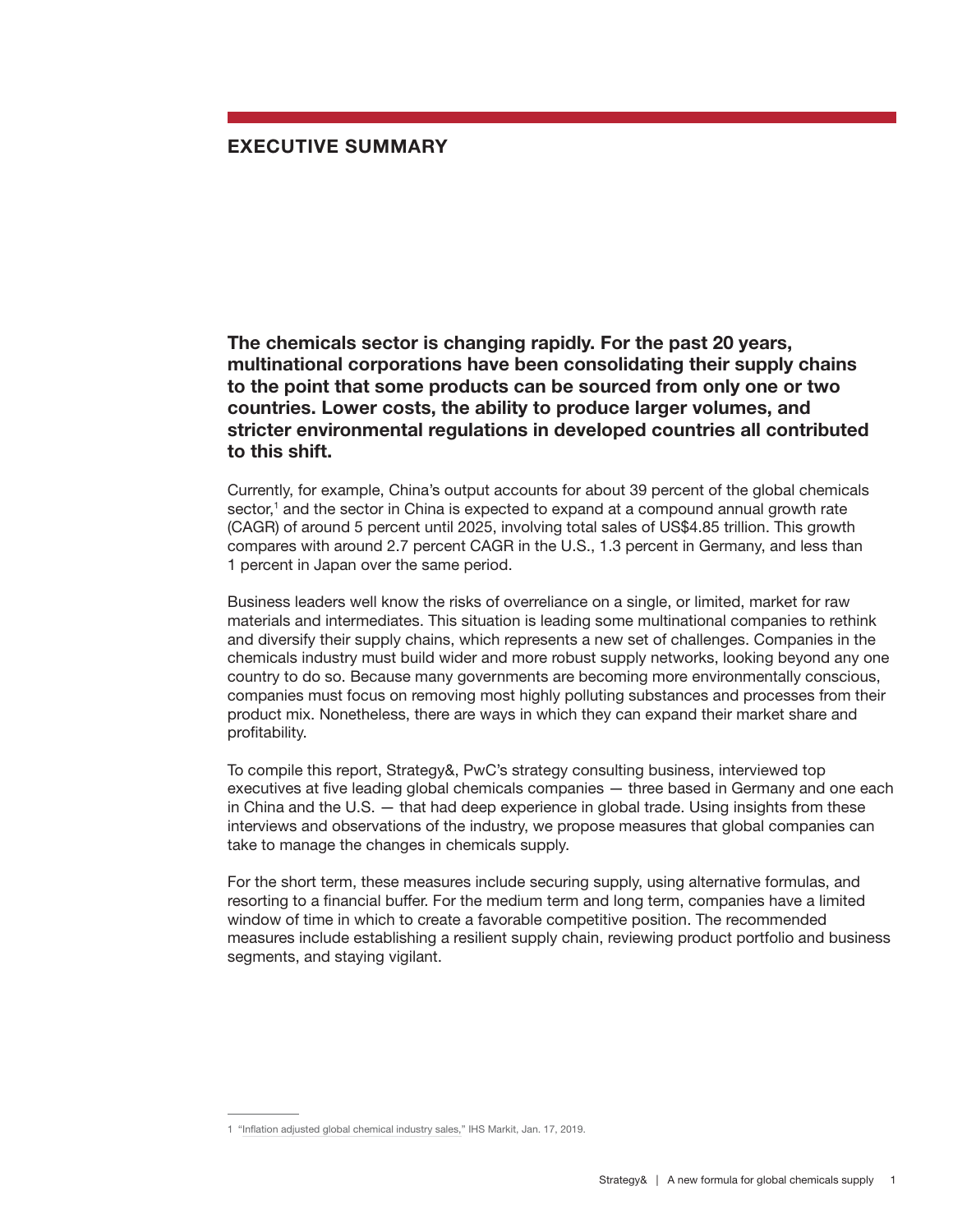## Inside the shift toward environmental and safety practices

### Higher environmental standards around the world are increasing pressure on the production of some chemical inputs. This has led to:

- A severe shortage of critical raw materials for specialty chemicals and agrochemicals, including metribuzin, a major ingredient in herbicides; glycine, a base material for glyphosate, another herbicide; and dichloroanthraquinone, which is used to make dyes
- Multinational chemicals companies being unable to source supplies and declaring *force majeure* on unfulfilled orders
- Multinational companies looking at alternative sourcing locations, including India, the Middle East, and high-cost countries
- Consolidation, as small chemicals plants have been taken over by larger rivals (indeed, we expect significant consolidation in the next 10 years)
- Price increases of as much as 500 percent for certain specialty chemicals used in everyday products such as printer's ink, pesticides, and food and drink packaging.

One executive at a global specialty chemicals company put it this way: "There has been a heavy impact because several of our products are single-sourced. The suppliers that are able to deliver have increased their prices continuously, leading to a 200 percent rise over the past 12 months."

Exhibit 1 (next page) shows the dependency of various specialty chemicals categories on supplies from just one country  $-$  in this case, China. It also shows how this supply dependency is expected to change over time.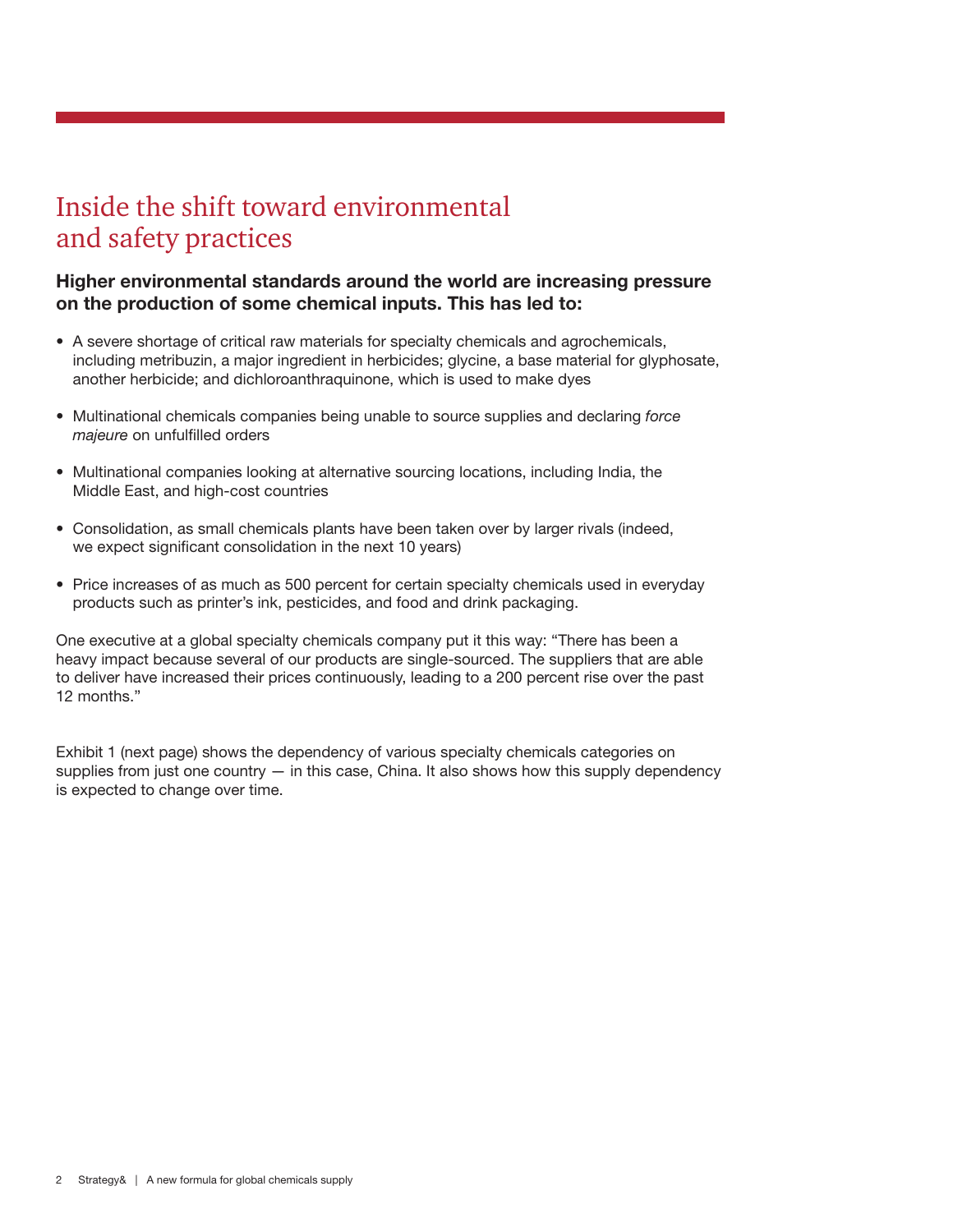#### EXHIBIT 1 Global dependence on Chinese supply



Source: Technavio, "Global Specialty Chemicals Market, 2018–2022" (published 2017), PwC's Strategy& analytics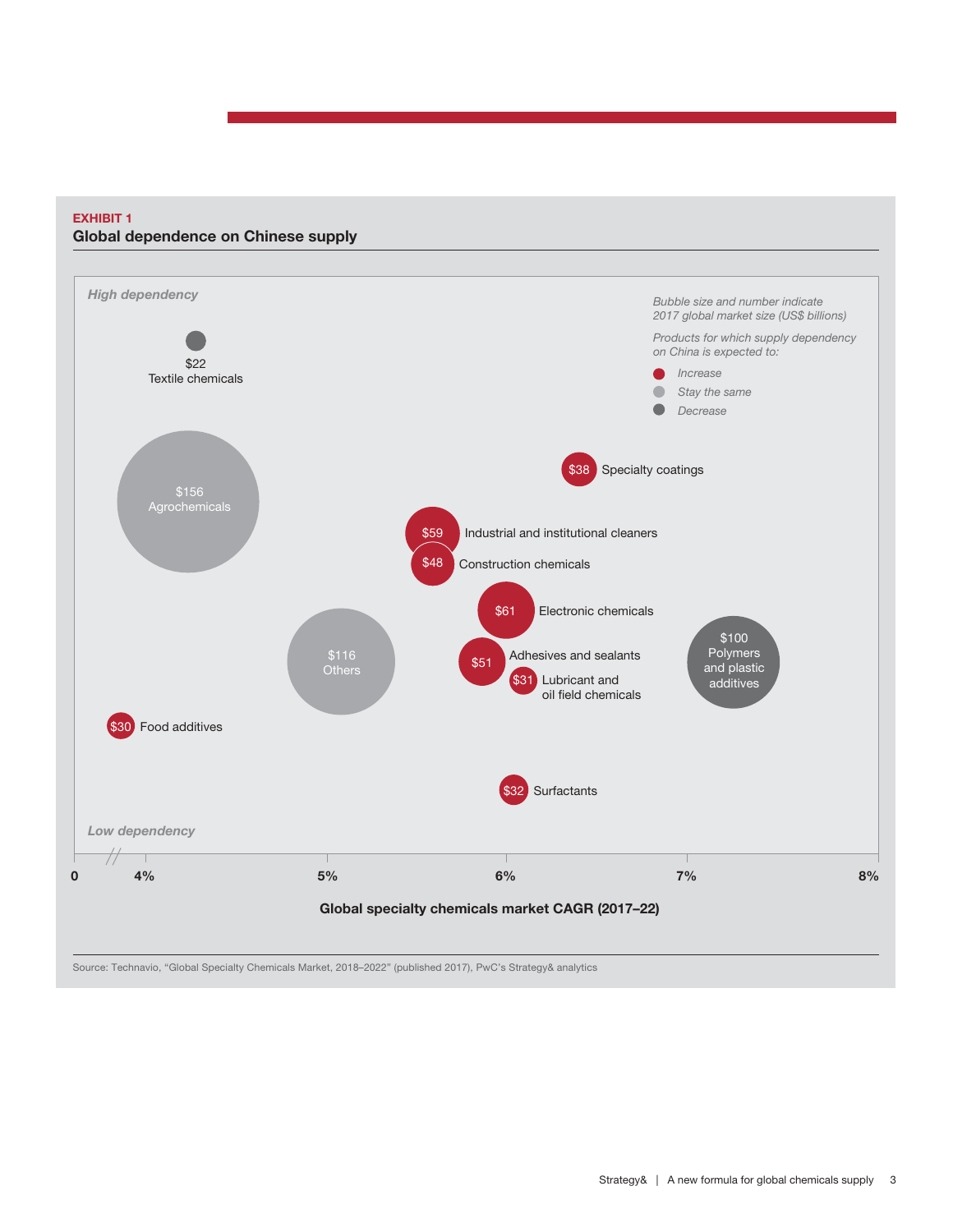# Managing the value chain now

What actions can leaders of multinational companies take over the next few months? Several measures can help ensure adequate supply in the short run, and others can pave the way for a more coherent long-term strategy. Three short-term measures are worth considering for immediate action.

1. Securing supply. To honor existing contracts, companies should seek out new suppliers that already work to the standard they require. Some German chemicals companies have been able to source the products they need in Europe, although the volumes supplied are limited by the European Union's REACH (Registration, Evaluation, Authorisation and Restriction of Chemicals) regulation. This statute sets limits on the production of all chemicals while requiring producers to submit detailed plans and production recipes to the regulator. Other raw materials can be sourced from India, but the quality is variable, which means companies must adapt their production processes to accommodate the difference.

Buying finished products through contract manufacturing is another possibility. However, if the purity of the finished product does not meet the required standards, purification will be the responsibility of the company, which will incur cost.

If a company can secure an alternative source, a further option would be to increase inventory levels of those raw materials or intermediate materials, to provide a buffer against future supply risks. To be sure, holding higher amounts of inventory ties up working capital, but it may be a cost worth bearing.

2. Using alternative formulas. Many chemicals suppliers will probably abandon the most toxic raw materials, intermediate materials, and the dangerous production processes they are using.

Thus, companies should consider changing the recipes of products and manufacturing processes, especially those of products where no alternative supplier exists. A number of the executives we surveyed are looking into alternative but more expensive synthesis routes — that is, ways to combine chemicals — as a work-around to production shutdowns.

Using these tactics might affect profitability because of the higher cost of alternative raw materials and the higher operating cost of safer and more sustainable synthesis steps. Waste treatment costs will also increase, on top of the one-time cost of upgrading production assets. Again, these costs may be worth bearing.

New production processes are not necessarily time-consuming to set up, so they could be part of a short-term solution. However, adjusting processes to achieve the right standards can take time and, in the case of agricultural chemicals, reformulated products and new suppliers must be registered.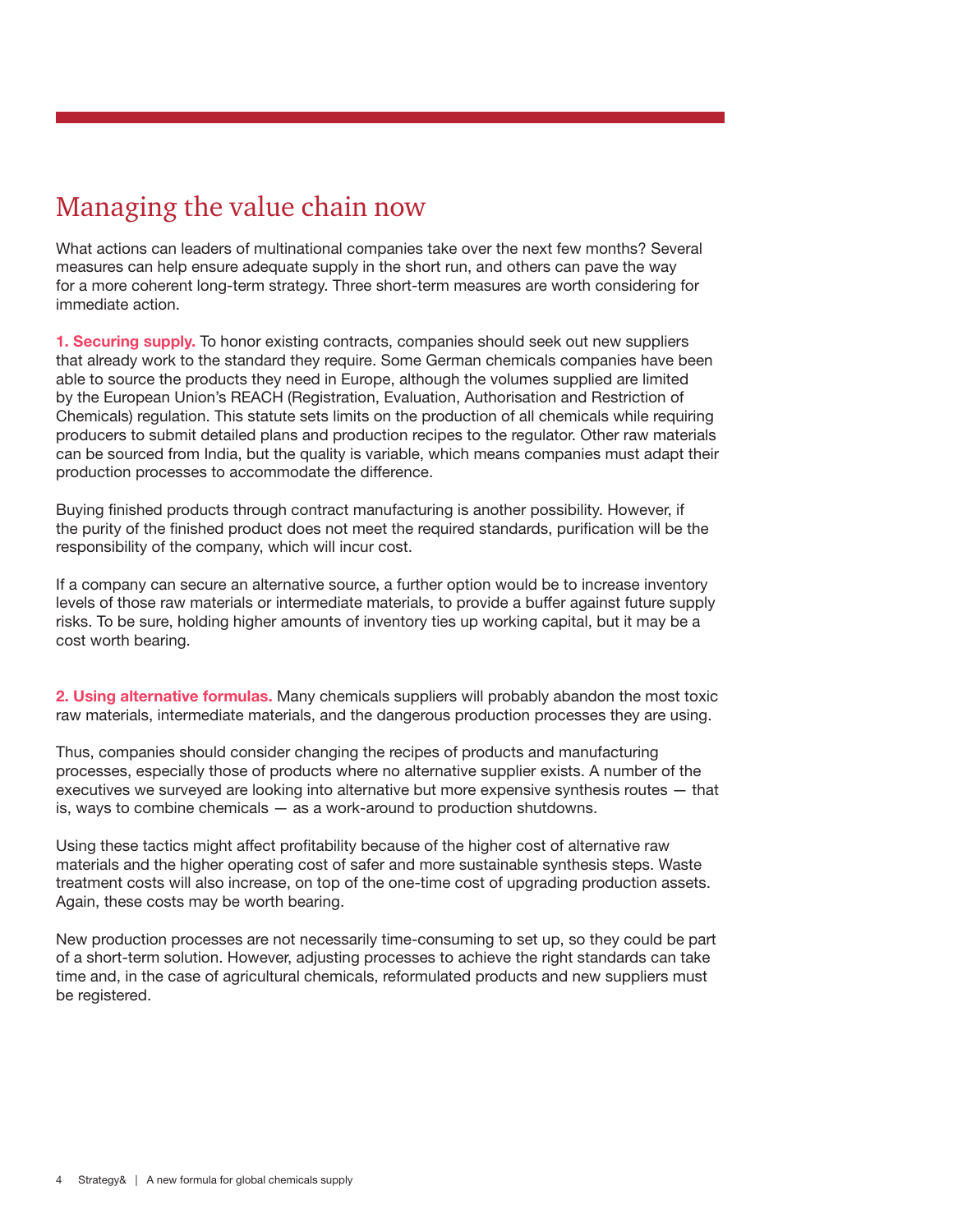3. Resorting to a financial buffer. If a company cannot find another source in the short term for the raw and intermediate materials that it has been buying, it is likely to face product shortages or have to declare *force majeure* on existing contracts. In such cases, the company would need to build a financial buffer to make up for loss of revenue or to mitigate potential penalties until production restarts or new suppliers are added.

Also, companies should consider how to treat employees if production of certain products stops. Like many of the executives interviewed, leaders of other companies may be reluctant to lay off trained staff. Some executives are considering alternative measures, such as deploying people to other production sites where demand is increasing or instituting shorter working hours.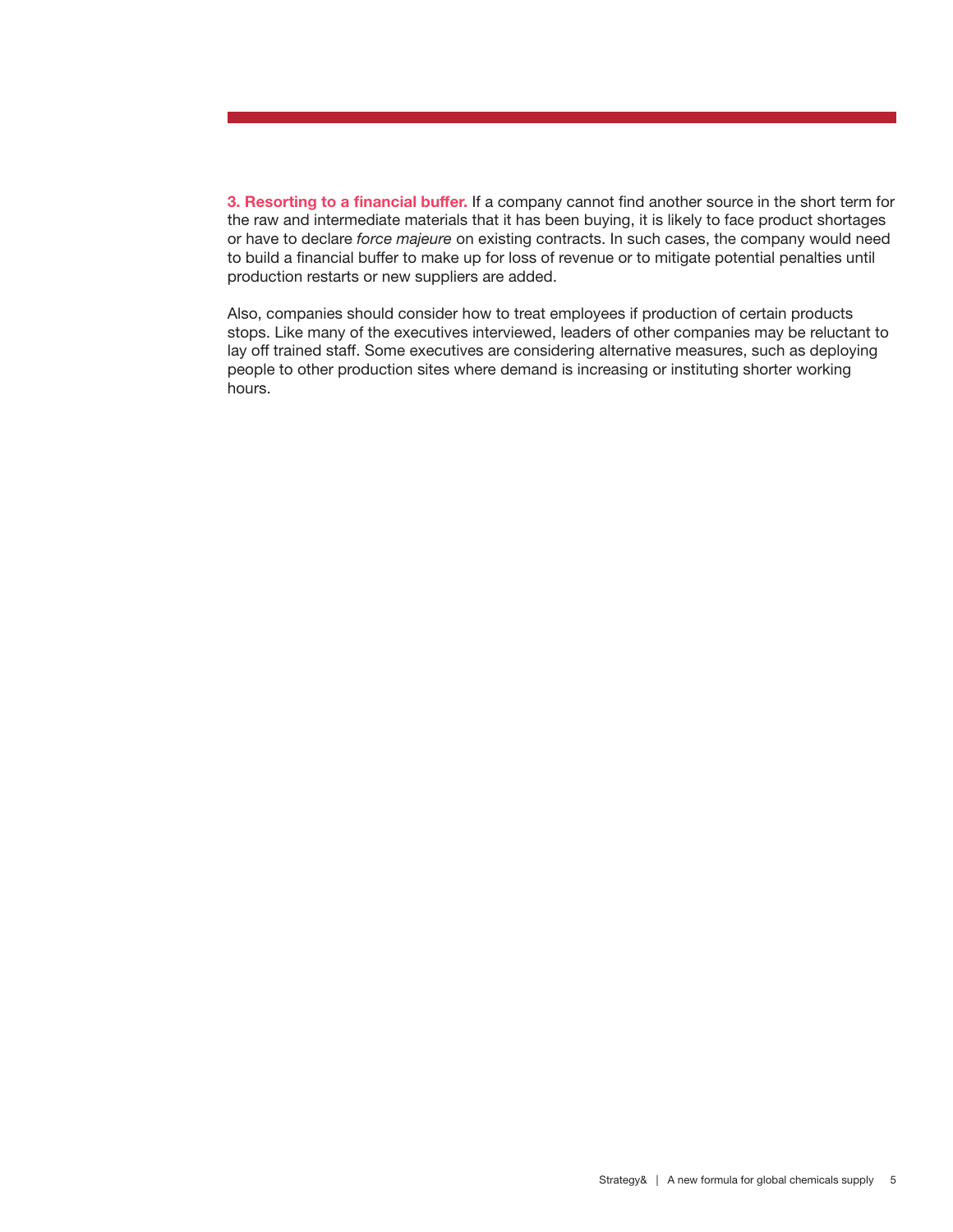## Future alternative production locations

In our interviews — three based in Germany, one each in China and the U.S. — four regions emerged as alternative sources for specialty chemical raw and intermediate materials: India in the nearer term, and the Middle East, Africa, and South America in the medium term (see Exhibit 2). Some U.S. and European producers are also seeking to manufacture certain substances in their home regions.

In India, Saudi Aramco announced in 2018 that it planned to develop a \$44 billion refinery and petrochemicals complex, with a consortium of Indian companies, in the Indian state of Maharashtra<sup>2</sup>

It is important to stress that such changes are not a quick fix. Extending a company's supply network and getting new suppliers to work at the required standards takes at least a year in most cases. Building facilities will take even longer, particularly in parts of Africa that lack the necessary infrastructure. It is still vital that companies examine their supply network holistically, taking into account the need for regional or global supply, the time and cost of delivery, and the quality requirements for different products and geographies, as well as political risk.

We do not believe any of these countries offer a true alternative for the long term if companies use them only as a stopgap to evade environmental controls. As more countries raise their environmental and safety standards, some products will become too toxic or dangerous to be produced anywhere.

#### EXHIBIT 2 Potential alternative sources of specialty chemicals



#### *Degree of attractiveness to multinational companies*

Source: "Inflation adjusted global chemical industry sales," IHS Markit, Jan. 17, 2019; PwC's Strategy& research

2 Anjli Raval and Simon Mundy, ["Saudi Aramco in Talks to Buy Reliance Industries Stake](https://www.ft.com/content/a31bb1d6-60f4-11e9-b285-3acd5d43599e)," *Financial Times*, Apr. 17, 2019.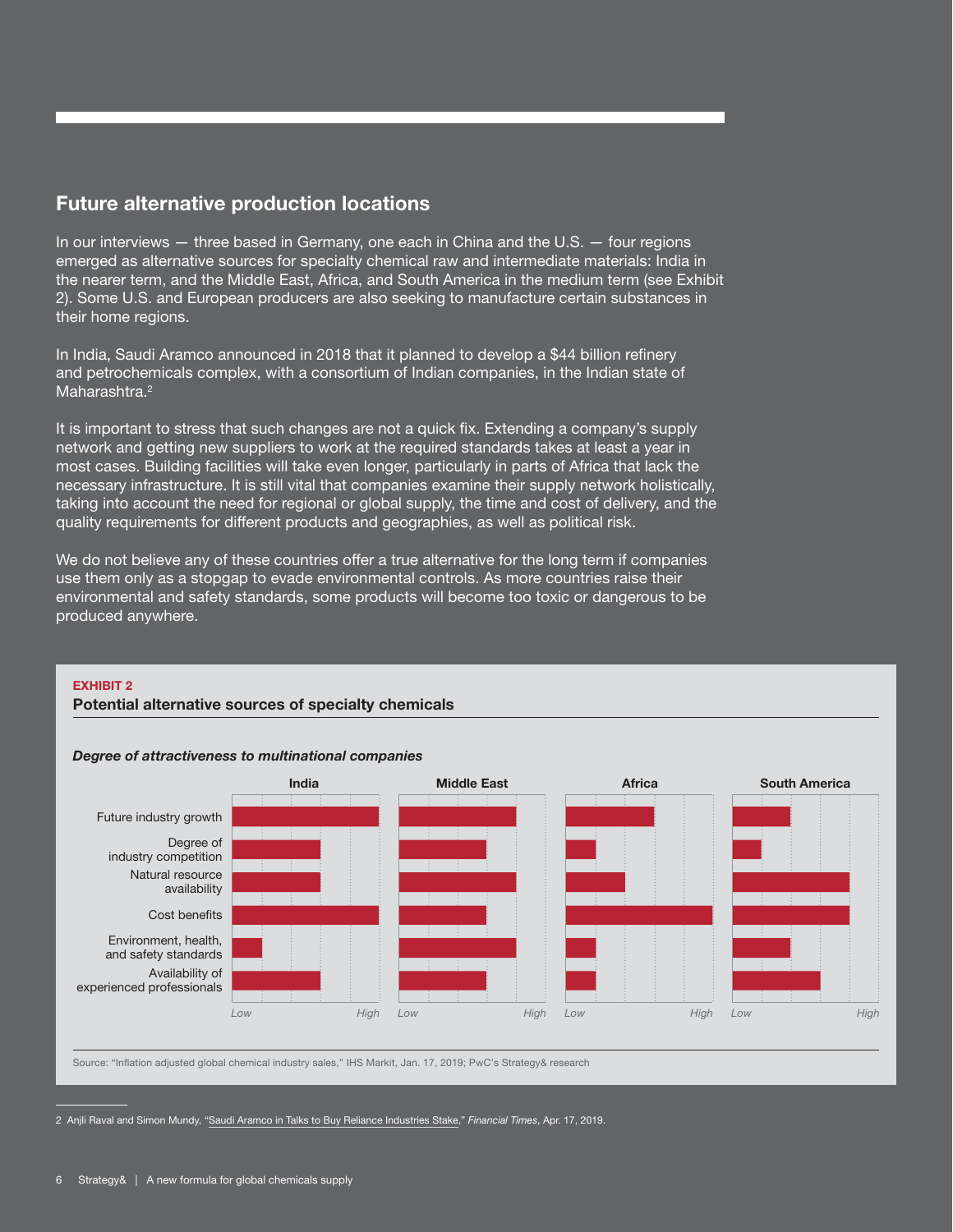# Competing in the future

China's remarkable growth in chemicals means the country will remain a vital market for the multinational chemicals industry. At the same time, Chinese companies are moving rapidly toward high-quality and more complex products. Other chemicals companies have a small window of opportunity to respond to this change, to reposition themselves, and to establish a competitive position for the medium and long term.

In general, in every territory where a chemicals company does business, this will mean playing to strengths. These strengths probably include high environmental and safety standards, strong financials, a powerful brand name, and a focus on innovation. Companies can use these assets to build a sustainable, long-term global business model that is well placed to take advantage of future growth. Three more specific recommendations can help toward this goal.

- 1. Establishing a resilient supply chain. A range of options can ensure access to sufficient alternatives in the future. These include securing supply through restructuring; setting up joint ventures with, or acquiring, key suppliers; building production sites for critical materials, or looking for alternative supply locations around the world. We examine some of these and other options in exhibit 2 (page 6).
- Restructuring. For companies with factories that meet new environmental standards, the current situation offers an opportunity to grow market share, reduce the number of competitors, become more profitable, and reduce supply chain risk.

If this is difficult, restructuring may be feasible. This approach could take the form of mergers and acquisitions, or joint ventures. For example, Evonik — a global specialty chemicals company based in Essen, Germany — formed a joint venture in 2018 with Wynca, a Chinese producer of silica used in sealants and adhesives.

International companies seeking to acquire local producers to reduce their supply chain risk are typically looking at midsized companies that are already part of their supply chain. Some small sites with low environmental and safety standards would require a high level of investment to reach the required level, making them less attractive as acquisition targets.

**Strategic partnerships.** Multinational chemicals companies should leverage their strong brand names and already high environmental standards to build their own production facilities, or form partnerships with local players. Germany's BASF, for example, confirmed in 2019 that it would open a \$10 billion petrochemicals facility in Zhanjiang in China's Guangdong province.3

<sup>3</sup> Chen Aizhu,"[Germany's BASF chooses southern Chinese port as site for \\$10 bln petchem complex,](https://www.reuters.com/article/us-china-basf-petrochemical-guangdong/germanys-basf-chooses-southern-chinese-port-as-site-for-10-bln-petchem-complex-idUSKCN1P408N)" *Reuters*, Jan. 9, 2019.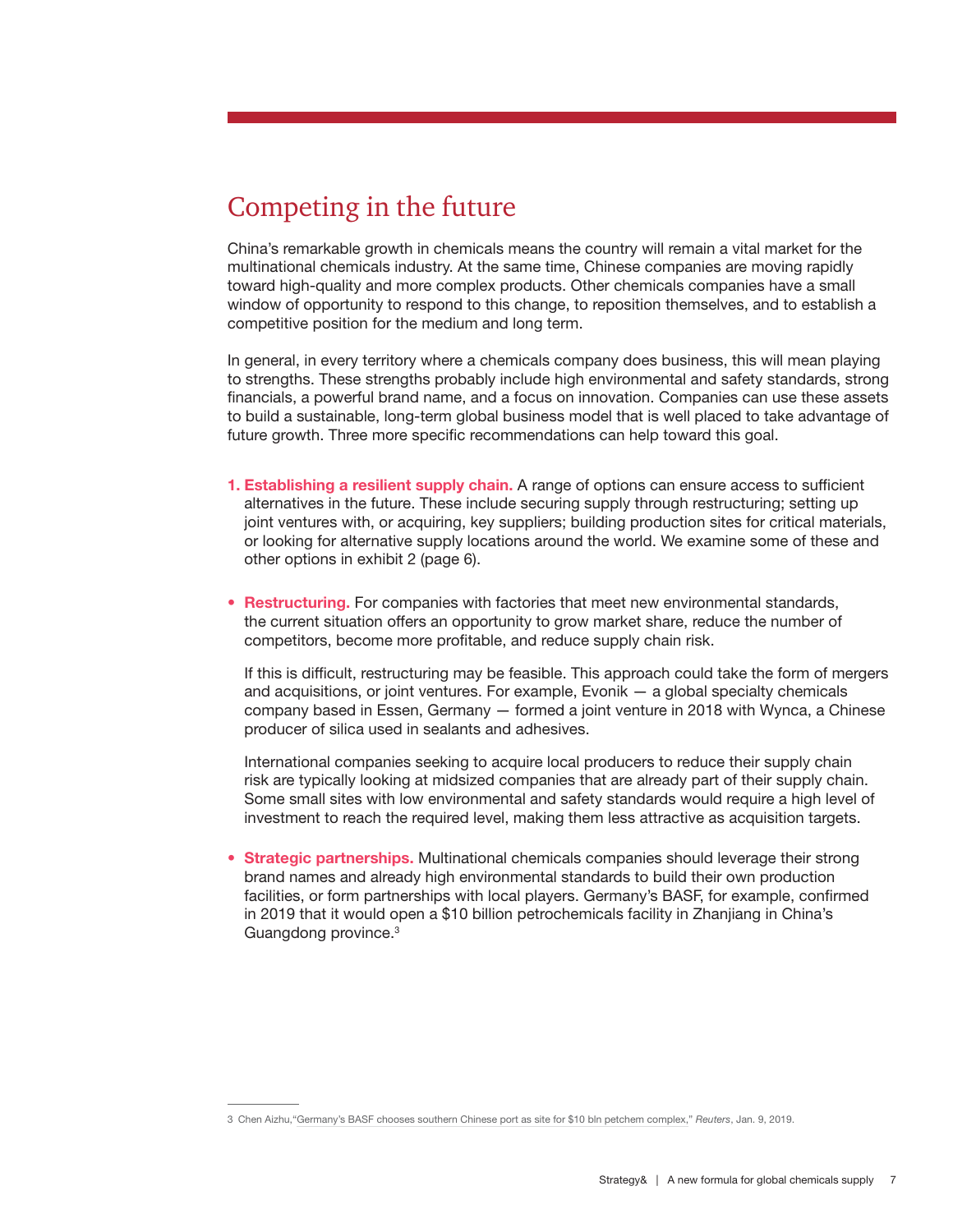2. Reviewing product portfolio and business segments. Multinational companies can optimize the resilience of their supply chain only to a certain degree, because risk mitigation will, on the whole, increase costs and dilute margins. A strong, sustainable supply chain would be too expensive to be realistic for low-margin segments with low growth rates.

In the long term, more countries will crack down on pollution, so companies will have little choice but to find less toxic alternatives or pay for the necessary level of waste treatment. Companies should therefore evaluate their product portfolio on the basis of profitability, growth rate, supply dependency and risks, and the cost of alternatives. If a segment is not attractive, it should be cut.

Few companies are currently thinking in terms of such radical changes to their existing product portfolio, but there are some notable examples: Swiss chemicals maker Clariant is planning to divest its pigments business,<sup>4</sup> and Lanxess, a Germany-based specialty chemicals company, announced in August 2019 that it was selling its chrome chemicals business to Brother Enterprises as part of streamlining its operations.

3. Staying vigilant. Multinational chemicals companies must continually monitor market changes at a global level, for example, sustainability trends, quality requirement changes, and consolidation among their peers. They must also continually assess the impact of these changes on the company's overall operations, including its product portfolio and supply chains, and be ready to adjust their strategy accordingly.

As environmental and safety standards tighten worldwide, compliance has become a vital part of risk management. Two chemicals companies — BASF and Dow — are introducing environmental targets for their own operations and for their supply chains.

In its 2019 management report, BASF outlined the nonfinancial targets that it has placed alongside financial targets in its business strategy. It aims to grow production volumes without increasing its carbon emissions in order to mitigate climate risk. It also aims, by 2025, to be carrying out sustainability evaluations on suppliers that account for 90 percent of purchases. BASF will also work with its suppliers to improve the sustainability of the suppliers' operations.

Similarly, in its recent announcement of sustainability goals for 2025, Dow stated that its longterm goal was to ensure that "every material we bring to market is sustainable for our people and our planet."<sup>5</sup> The company aims to replace 10 materials with sustainable alternatives by 2025.

<sup>4</sup> Arno Schuetze and John Miller, "[Clariant begins 2020 sales plan with search for pigments buyer,](https://uk.reuters.com/article/uk-clariant-divestiture/clariant-begins-2020-sale-plan-with-search-for-pigments-buyer-idUKKCN1P4125)" *Reuters,* Jan. 10, 2019.

<sup>5</sup> "[Dow 2025 Sustainability Goals: Maximizing Economic, Environmental and Societal Value,](https://corporate.dow.com/en-us/science-and-sustainability/2025-goals/safe-chemistry)" Dow, 2019.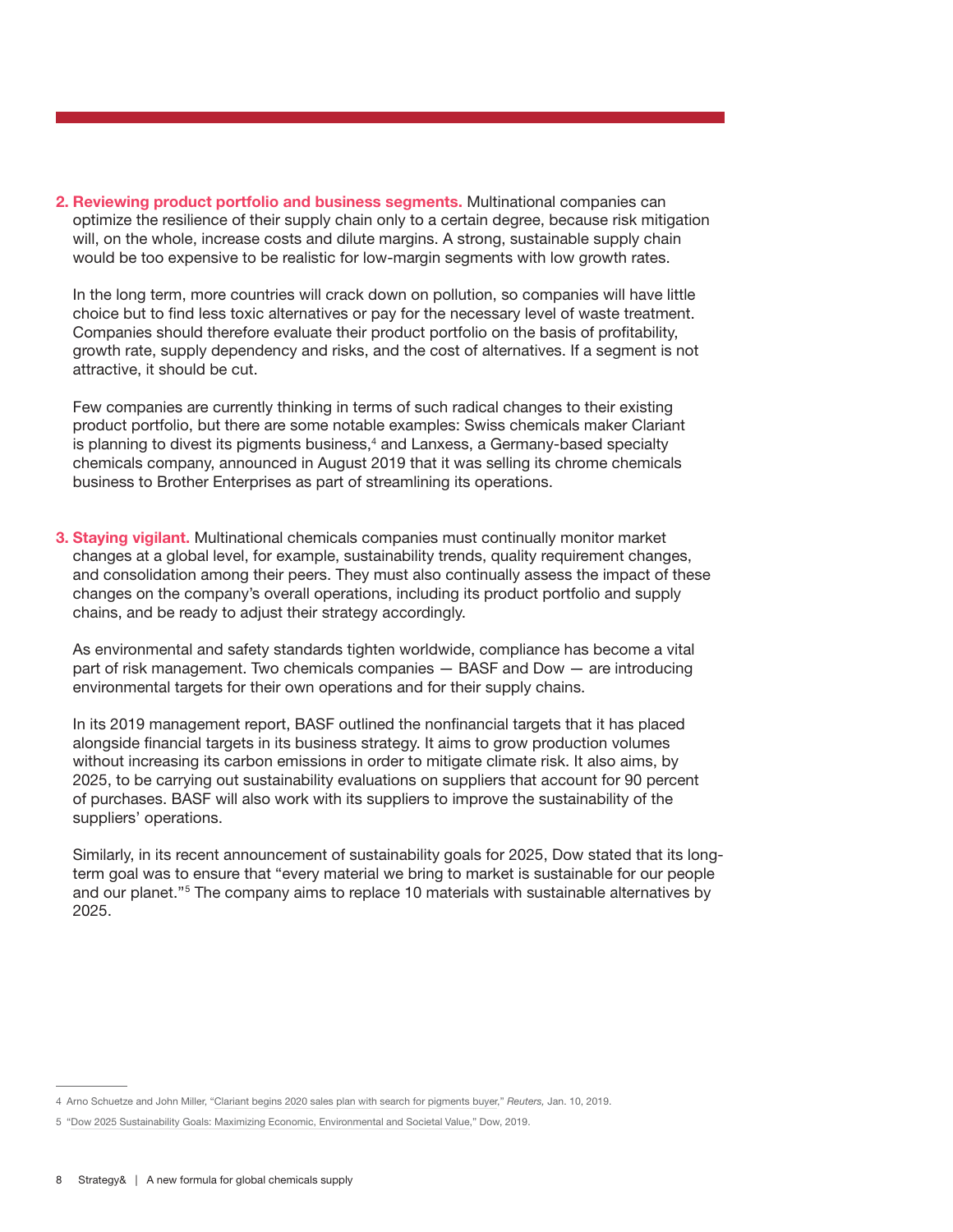## Act now

The risks in today's supply chains are undeniable. However, the changing landscape also offers opportunities for multinational companies buying from and manufacturing in China.

Multinational chemicals companies must first establish a short-term plan to secure supply or find alternatives. In the longer term, multinational companies should take back control of critical competencies by staying vigilant when it comes to changes in the business environment. They must also adjust their product portfolios to ensure long-term competitiveness — even if that requires making painful changes in the coming years.